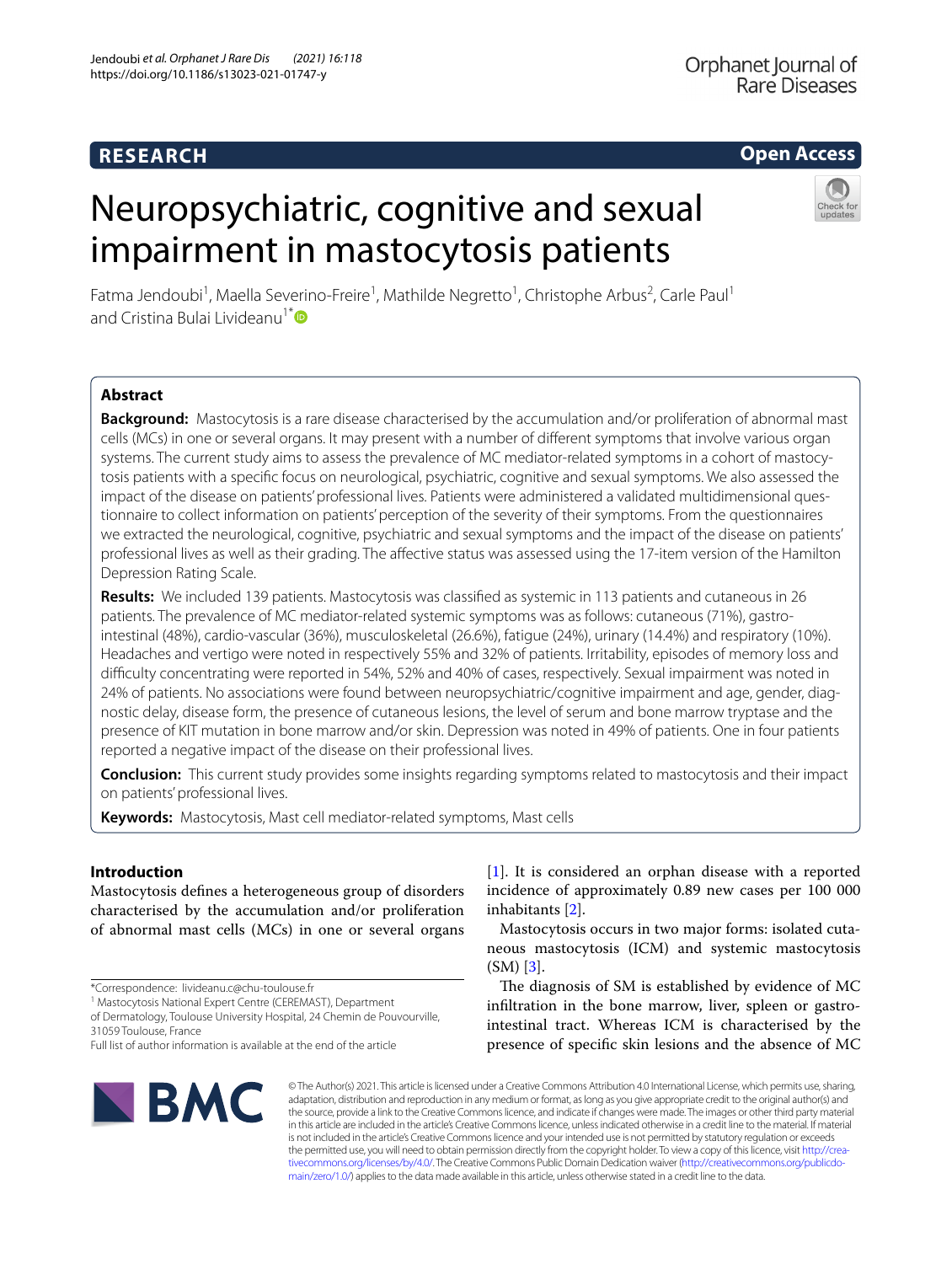infltration of internal organs [[4\]](#page-6-3), SM is further subdivided into indolent forms, characterised by the absence of organ dysfunction (indolent SM, smouldering SM) and advanced, life-threatening forms (aggressive SM, SM with associated clonal haematological non-mast cell lineage disease, MC leukaemia). ICM is most commonly seen in children whereas in adults, cutaneous involvement is mostly associated with SM (85%) [\[3](#page-6-2)].

Mastocytosis may present with several diferent symptoms due to the uncontrolled proliferation of MCs, the involvement of distinct organs (central nervous system, GI tract, skeleton, bone marrow) or the release of systemic mediators. The latter are referred to as MC mediator-related symptoms. MCs produce and release several clinically relevant mediators such as tryptase, histamine, leukotrienes, proteases, or heparin. Various organ systems are involved including the skin (pruritus, urticarial eruption, angioedema and fushing), the gastrointestinal tract (nausea, cramping and diarrhoea), the respiratory system (shortness of breath, chest tightness, and cough), the cardiovascular system (palpitations, severe anaphylaxis), the urinary system (pollakiuria, nycturia), the musculoskeletal system (pain) and fatigue.

In addition to MC mediator-related systemic symptoms, patients frequently report neurological (headaches, vertigo), cognitive (memory loss, difficulty concentrating), psychiatric symptoms (depression, irritability) and also sexual impairment (erectile dysfunction and dyspareunia). Such symptoms can have a major impact on patients' personal and professional lives [[5\]](#page-6-4).

The current study aims to assess the prevalence of MC mediator-related symptoms in a cohort of mastocytosis patients with a specifc focus on neurological, psychiatric, cognitive and sexual symptoms. We also assessed the impact of the disease on patients' professional lives.

## **Materials and methods**

## **Study population**

We included all adult patients who were part of the ongoing pathophysiological AFIRMM study (Association Française pour les Initiatives et la Recherche sur le Mastocyte et les Mastocytoses). The study was approved by the Institutional Review Board of the Necker Enfants-Malades Hospital on November 8, 2000 (RC31/17/0095) and was carried out in accordance with the Declaration of Helsinki. All patients gave their written informed consent. Patients included in the study were diagnosed with mastocytosis between January 2006 and June 2019 at the Reference Centre of Mastocytosis in Toulouse in France.

#### **The AFIRMM questionnaire**

Patients were administered a multidimensional questionnaire designed by the AFIRMM to collect information on patients' perception of the severity of their symptoms and how these impacted the quality of life. This validated questionnaire was designed on the basis of patient interviews to include the most commonly reported symptoms  $[6]$  $[6]$ . The 2.2 version used in our study includes a total of 52 symptoms forming 15 categories (skin, allergy, anaphylactic shock, fush, gastrointestinal tract, rheumatology, constitutional symptoms, cardiology, neurology/psychiatry, respiratory, urology, infection/infammation, libido/desire, endocrinology and social life).

Patients graded each applicable disability with a score between 0 and 4 (0: Not disabling; 1: mild; 2: moderate; 3: severe; 4: intolerable).

We extracted the following symptoms and their grading from the questionnaires:

- Neurological symptoms: headache, vertigo
- Cognitive symptoms: memory loss, difficulty concentrating
- Psychiatric symptoms: irritability
- Sexual symptoms: erectile dysfunction for male and dyspareunia for female patients
- The impact on professional life: a score ranging from 1 to 4 was considered to correspond to a negative impact.

## **The HAMILTON score**

The affective status was assessed using the 17-item version of the Hamilton Depression Rating Scale (HDRS-17) [[7\]](#page-6-6)*.*

Patients were categorised as follows [[8](#page-6-7)]*:*

- No depression: 0–7
- Mild depression: 8–16
- Moderate depression: 17-23
- Severe depression:  $\geq 24$

In addition to data retrieved from the AFIRMM questionnaire and the Hamilton score, we also extracted the following from patients' medical fles:

### **Epidemiological data**

- Age
- Sex
- Age at onset of symptoms, age at diagnosis and diagnostic delay (Calculated by subtracting the age at onset of symptoms from the age at diagnosis)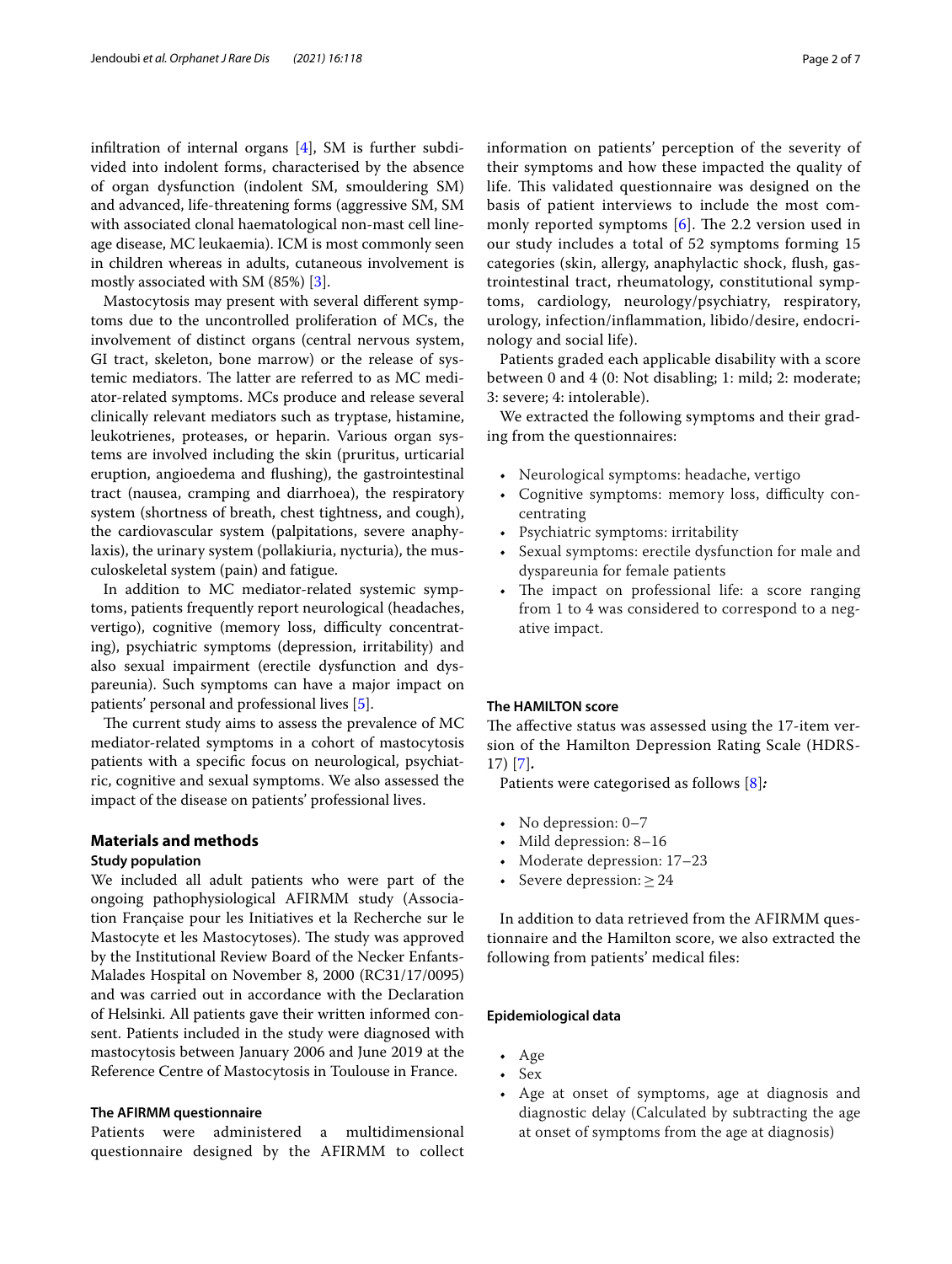## **Clinical data**

- Mastocytosis form: All patients were diagnosed according to the WHO classifcation criteria [[4\]](#page-6-3)
- History of depression or use of anti-depressants
- Treatments targeting MC mediator-related symptoms
- Other MC mediator-related symptoms: cutaneous, cardio-vascular, gastrointestinal, urinary, respiratory and musculoskeletal symptoms and fatigue
- The presence of cutaneous lesions

## **Laboratory data**

- Serum and bone marrow tryptase levels
- KIT mutation status in skin and bone marrow

## **Statistical analysis**

Statistical analyses were performed using the R statistics software version 3.6.1 (2019–07-05). Quantitative variables were summarised using the following descriptive statistics: median with minimum, maximum. Qualitative variables were compared using the Chi-square test. Normally distributed quantitative variables were compared using Student's *t*-test. Normally distributed quantitative variables were compared using Wilcoxon's test. Relative risk and confidence intervals were used to analyse associations between neurological, cognitive, psychiatric, sexual symptoms, the impact on professional life and the epidemiological, clinical and laboratory data using the "EpiR" Package (Epi version 2.40).

## **Results**

Of the 220 patients diagnosed with mastocytosis and registered in our database, 139 had completed the AFIRMM questionnaire (78 female and 61 male).

The mean age was 48 years [range 17, 92]. Mastocytosis was classifed as SM in 113 patients (Indolent: 88, advanced: 25) and ICM in 26 patients. Among patients with SM, 117 (80%) had cutaneous involvement. The median serum tryptase level was 21.8 µg/l [range 1–338] and the median medullar tryptase level was  $104 \text{ µg/l}$ [range 1.6–41,085]. KIT mutations were detected in the skin and bone marrow of 72% and 77% of patients, respectively.

At the time of the study, 56% of patients were undergoing an anti-histamine, and/or anti-leukotriene treatment. The median age at which symptoms were first observed was 48 years [range 17–92]. Median time to diagnosis was 4.5 years [range 0–35 years]. A previous medical history of depression was noted in 27% of patients and 13% of patients were undergoing pharmacological therapy for depression at the time they completed the questionnaire.

MC mediator-related systemic symptoms were noted in 85% of patients. Their prevalence was as follows: cutaneous (71%), gastro-intestinal (48%), cardio-vascular (36%), musculoskeletal (26.6%), fatigue (24%), urinary (14.4%) and respiratory (10%).

The prevalence and the severity of neuro-psychiatric, cognitive, and sexual symptoms and the impact on professional life, evaluated from the AFIRMM questionnaires, are shown in Table [1.](#page-2-0)

Among neurological symptoms, headaches were noted in 55% of patients and vertigo in 32% of patients. Approximately one half of patients sufered psycho-cognitive impairment with irritability, episodes of memory loss and difficulty concentrating reported in 54%, 52% and 40% of cases, respectively. Neurological, psychiatric, and cognitive impairment in our cohort was considered as mild to

<span id="page-2-0"></span>**Table 1 Prevalence and severity of neuro-psychiatric, cognitive and sexual impairment and impact on professional life retrieved from the AFIRMM questionnaire**

| Symptom                     | N(%     | Severity |              |            |                    |  |
|-----------------------------|---------|----------|--------------|------------|--------------------|--|
|                             |         | Mild (%) | Moderate (%) | Severe (%) | Intolerable<br>(%) |  |
| Headache                    | 65(55)  | 48       | 37           | 14         |                    |  |
| Vertigo                     | 38(32)  | 60       | 29           | 8          |                    |  |
| Irritability                | 64(54)  | 60       | 33           | 6          |                    |  |
| Memory loss episodes        | 62(52)  | 70       | 13           | 17         | 0                  |  |
| Difficulty concentrating    | 48 (40) | 56       | 30           | 14         | 0                  |  |
| Sexual impairment           | 27(24)  | 44       | 33           | 19         | 4                  |  |
| Impact on professional life | 29(26)  | 20       | 35           | 38         |                    |  |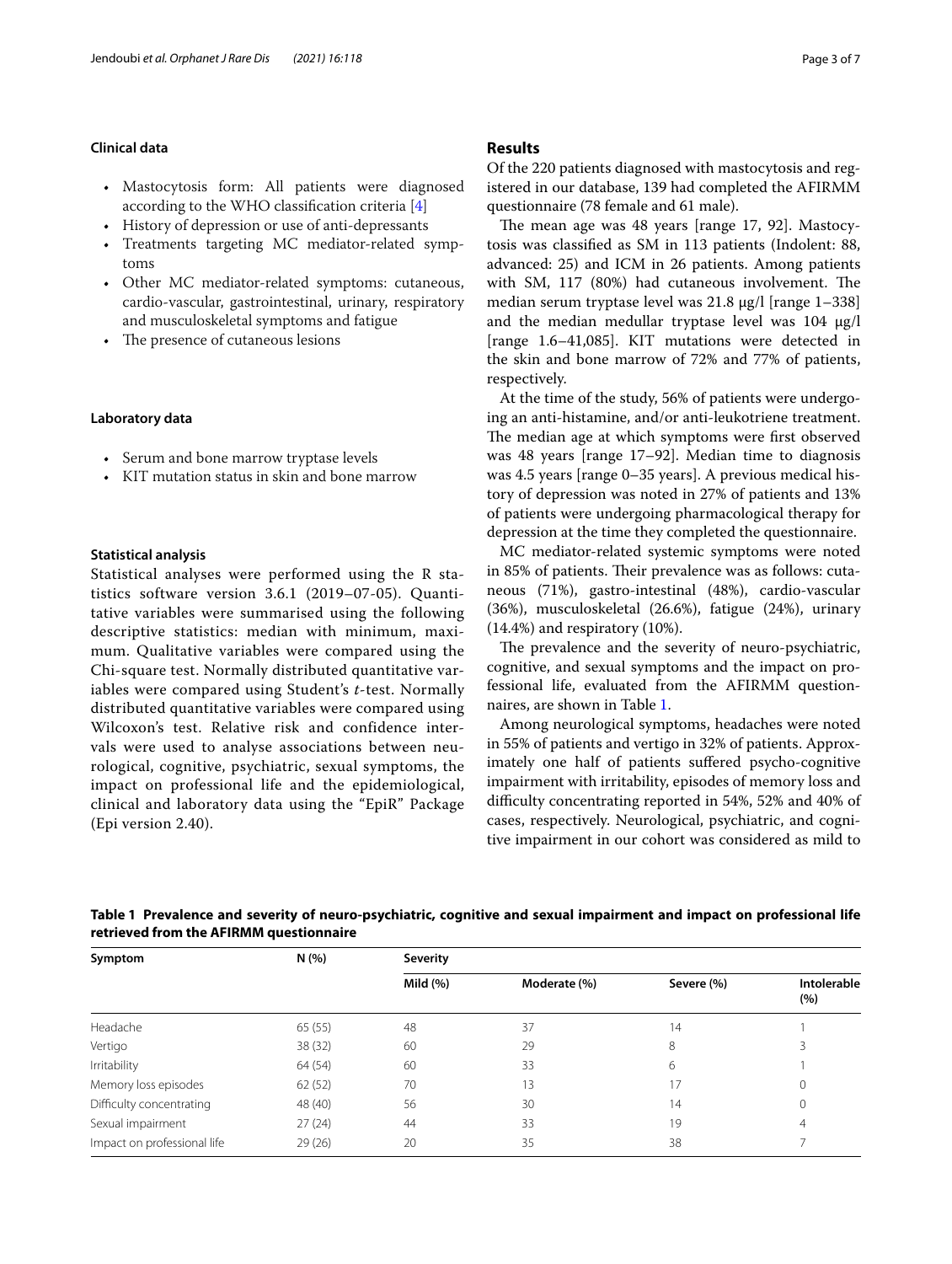moderate in the majority of patients. Sexual impairment was noted in 24% of patients. Out of those, sexual impairment was considered severe or intolerable in 23% of cases. Anti-histamine treatment was associated to headaches (RR 1.5952; 95% CI 1.1719–2.1715) and fatigue (RR 2.1217; 95% CI 1.1236–4.0063) but not to other neurological, psychiatric and cognitive symptoms.

No associations were found between neuropsychiatric/ cognitive impairment and age, gender, diagnostic delay, disease form (ICM or SM), the presence of cutaneous lesions, the level of serum and medullar tryptase and the presence of KIT mutation in BM and/or skin (Table [2\)](#page-3-0).

There was no association between neuropsychiatric / cognitive impairment and the presence of MC mediatorrelated systemic symptoms, except for headaches (RR 1.9897; 95% CI 1.0112–3.9152).

The Hamilton questionnaire was administered to 108/139 patients (78%). The median score was 8.63 [range 0, 30]. Depression was noted in almost half of patients (49%) and was mild in 33.3% of patients and moderate and severe in 7.4% and 5.6% of patients, respectively. A total of seven patients with a Hamilton score<8 (no depression) were undergoing antidepressant therapy  $(6.5\%).$ 

Patients with urinary symptoms had a higher prevalence of depression (60%) compared to patients without such symptoms (30%) (RR 1.5060; 95% CI  $1.0109 - 2.2434$ . The same finding was observed for gastro-intestinal symptoms (48% vs 22%; RR 1.7398; 95% CI 1.1376–2.6606) and fatigue (50% Vs 30%; RR 1.5678; 95% CI 1.0891–2.2569).

Depression was also associated with cognitive (RR 4.2524; 95% CI 2.0040–9.0233), sexual (RR 1.9076; 95% CI 1.3546–2.6863) and neurological symptoms (RR 2.6699; 95% CI 1.4670–4.8592).

One in 4 patients declared that the disease had a negative impact on their professional life. This effect was considered severe or intolerable in 45% of cases.

This impact on professional life was more prevalent in patients with gastro-intestinal symptoms, cardiovascular symptoms, urinary tract symptoms, cognitive symptoms, depression and fatigue (Fig. [1](#page-4-0)).

## **Discussion**

Our current study indicates that mastocytosis patients have a high prevalence of potentially disabling symptoms. Among patients not receiving anti-depressant therapies, some 49% were depressed according to an analysis based on the Hamilton score. Headaches were also noted in one out of two patients of our cohort and were associated to anti-histamine treatment. Episodes of vertigo were noted in one out of every three patients. Cognitive and sexual impairment were also prevalent, afecting up to 50% and 25% of patients, respectively. No association between the latter symptoms and anti-histamine treatment was noted. In addition, one in four patients reported a negative impact on their professional life.

Depression was associated with cognitive, sexual, urinary, gastro-intestinal symptoms and fatigue. However, no associations were detected between depression and cutaneous, respiratory, and cardio-vascular symptoms. As the majority of patients were receiving

|                                                  | Depression                    | <b>Irritability</b>           | Neurological symptoms  Cognitive symptoms |                           | Sexual symptoms               |
|--------------------------------------------------|-------------------------------|-------------------------------|-------------------------------------------|---------------------------|-------------------------------|
| Median age<br>RR (95% CI)                        | 1.2539<br>$(0.8511 - 1.8475)$ | 0.9307 (0.6903-1.2549)        | 0.9179<br>$(0.7107 - 1.1855)$             | 1.1670 (0.8886-1.5327)    | 1.2591<br>$(0.6741 - 2.3516)$ |
| Frequency of male                                | 0.6774                        | 1.2212                        | 0.8206                                    | 1.0521                    | 1.1754                        |
| RR (95% CI)                                      | $(0.4508 - 1.0177)$           | $(0.9079 - 1.6427)$           | $(0.6265 - 1.0748)$                       | $(0.8031 - 1.3783)$       | $(0.6308 - 2.1905)$           |
| Median diagnostic delay                          | 1.0833                        | 0.9307                        | 1.0940                                    | $0.9805(0.7484 - 1.2845)$ | 0.9375                        |
| RR (95% CI)                                      | $(0.7339 - 1.5989)$           | $(0.6903 - 1.2549)$           | $(0.8456 - 1.4153)$                       |                           | $(0.5028 - 1.7480)$           |
| Frequency of cutaneous<br>lesions<br>RR (95% CI) | 1.1761<br>$(0.7263 - 1.9045)$ | 1.0762<br>$(0.7259 - 1.5955)$ | 1.2107<br>$(0.9047 - 1.6203)$             | 1.2483 (0.9257-1.6834)    | 0.9060 (0.3587-2.2883)        |
| Mastocytosis form                                | 1.3578                        | 0.8290                        | 0.9983                                    | 0.9809                    | 1.2000                        |
| RR (95% CI)                                      | $(0.7589 - 2.4293)$           | $(0.5963 - 1.1525)$           | $(0.7203 - 1.3836)$                       | $(0.6987 - 1.3770)$       | $(0.5126 - 2.8092)$           |
| Serum tryptase level                             | 1.3102                        | 1.0190                        | 1.0989                                    | 1.1585                    | $0.7814(0.4136 - 1.4761)$     |
| RR (95% CI)                                      | $(0.8051 - 2.1322)$           | $(0.7295 - 1.4233)$           | $(0.8198 - 1.4730)$                       | $(0.8453 - 1.5878)$       |                               |
| Bone marrow tryptase level                       | 0.9863                        | 1.0470                        | 1.0628                                    | 1.1596                    | 0.7429                        |
| RR (95% CI)                                      | $(0.6554 - 1.4843)$           | $(0.7427 - 1.4759)$           | $(0.7973 - 1.4165)$                       | $(0.8355 - 1.6094)$       | $(0.3926 - 1.4058)$           |
| KIT mutation status in BM                        | 1.1780                        | 0.9278                        | 0.9968                                    | 1.0833                    | 0.7704                        |
| RR (95% CI)                                      | $(0.7063 - 1.9650)$           | $(0.6591 - 1.3060)$           | $(0.7378 - 1.3467$                        | $(0.7641 - 1.5358)$       | $(0.3856 - 1.5392)$           |
| KIT mutation frequency in skin                   | 0.9267                        | 0.8741                        | 0.9135                                    | 0.9687                    | 1.1560                        |
| RR (95% CI)                                      | $(0.6020 - 1.4265)$           | $(0.6377 - 1.1982)$           | $(0.6940 - 1.2023)$                       | $(0.7170 - 1.3086)$       | $(0.5473 - 2.4418)$           |

<span id="page-3-0"></span>**Table 2 Association between symptoms and epidemiological, clinical and laboratory parameters**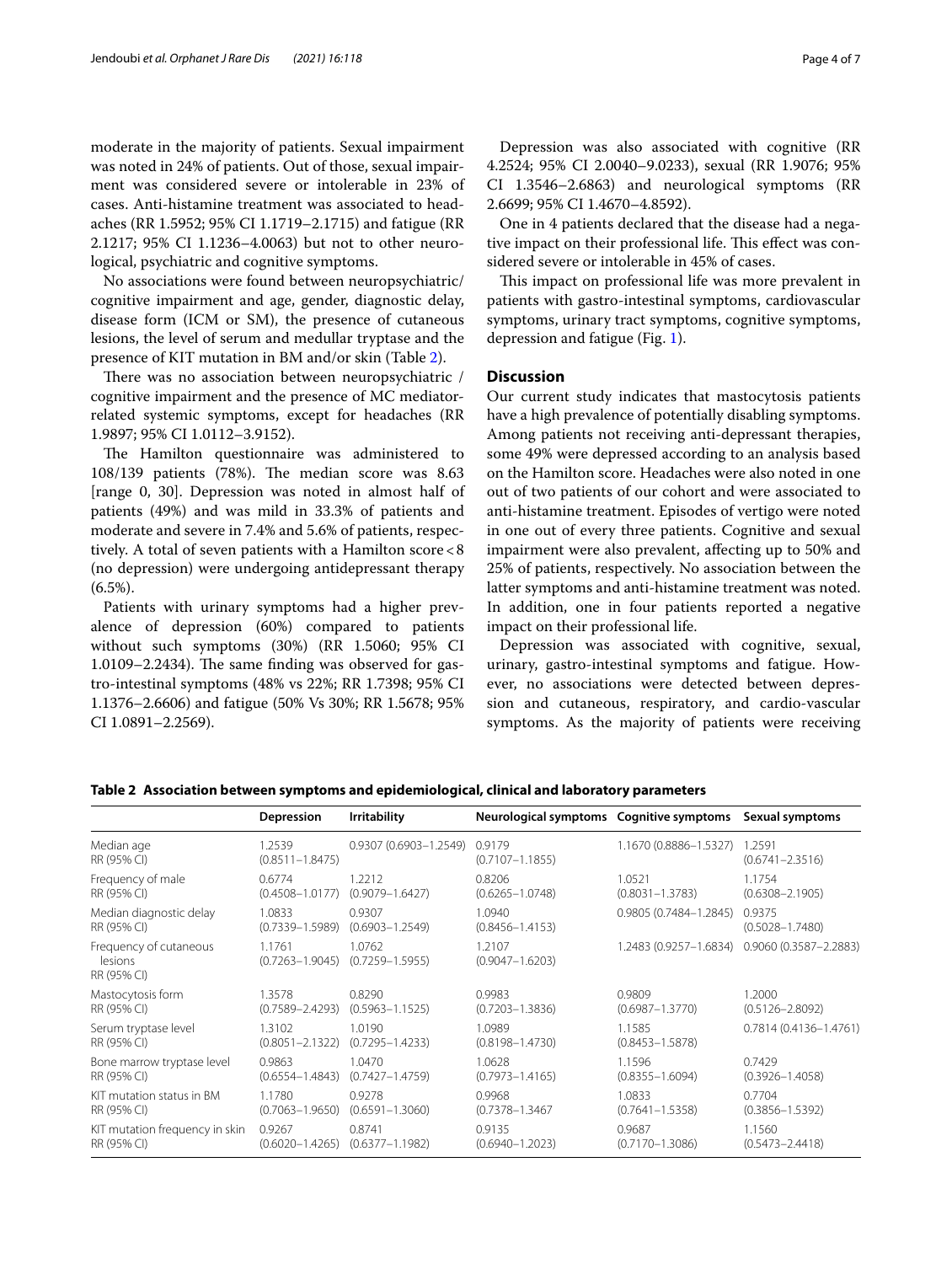

<span id="page-4-0"></span>anti-histamines, and *montelukast* treatment at the time of completing the questionnaire, this may have reduced our ability to detect an association.

The prevalence of neurological, cognitive, sexual, and psychiatric symptoms (including depression) was similar in patients with cutaneous and systemic mastocytosis. Symptoms were not infuenced by indicators of total MC burden such as serum or medullar tryptase level [\[9](#page-6-8)[–11](#page-6-9)]. There were not associations between symptoms and the presence of KIT mutations.

There is limited data about the frequency of neuro-cognitive, psychiatric, and sexual impairment in mastocytosis patients. Two previous studies reported the prevalence of neurological symptoms in mastocytosis patients [\[12](#page-6-10), [13\]](#page-6-11). Headaches were the most prevalent symptom afecting some 35 to 56% of patients. Experiencing a headache was associated with an increased prevalence of other MC mediator-related systemic symptoms [[12\]](#page-6-10).

Cognitive impairment was frst reported by Soter et al*.* in five out of eight mastocytosis patients  $[14]$  $[14]$ . In another small study, ten patients underwent psychiatric interviews and a battery of psychological testing. Out of these, eight presented with cognitive and afective changes categorised as mixed organic brain syndrome [[15\]](#page-6-13). In another study 22 out of 57 mastocytosis patients (38.6%) presented with memory/concentration impairment. This cognitive impairment was not related to depression, age or the type of mastocytosis  $[16]$  $[16]$ . Our current study, of a larger cohort ( $n=139$ ), reports a higher prevalence of cognitive impairments such as memory loss and difficulty concentrating in 52% and 40% of patients, respectively. We also observed an association between cognitive symptoms and depression, urinary and gastro-intestinal symptoms, and fatigue but not with age. Although depression and cognitive impairments are common

co-morbidities, understanding their relationship remains limited [\[17](#page-6-15)]*.*

In terms of mood disorders, Roger et al*.* diagnosed depression from psychiatric interviews in four mastocytosis patients out of ten  $[15]$  $[15]$ . This was further investigated in two other studies. The first of these studies calculated a HAMILTON score for 88 patients and found that 75% of patients had scores of  $\geq$  10 [\[6](#page-6-5)]. The second study, involving 288 patients, reported 56% of patients with a HAM-ILTON Score between 8 and 22 which was categorised as mild-moderate depression based on the cut-ofs used in that study [[18\]](#page-6-16). In contrast to our study, these two previous studies did not assess associations between depression and other mastocytosis symptoms. The Moura et al. study showed that *mastinib* treatment, a tyrosine kinase inhibitor which decreases disease burden, also improved depression scores. Interestingly, this improvement was unrelated to the improvement in overall quality of life. This is also consistent with a phase 2a multicentre study which evaluated the efect of *masitinib* treatment in 25 mastocytosis patients and showed a>50% improvement in Hamilton scores compared to baseline [\[19\]](#page-6-17). Improvement in depression could be related to the inhibitory efect of *masitinib* on MC activation which would support the assumption that depression is a systemic manifestation of the disease [[20\]](#page-6-18).

The frequency of depression in mastocytosis patients appears to be higher to what might be expected in the general population (7%) and in patients with advanced chronic conditions such as cancer (10–15%) and diabetes (14–25%) [\[21–](#page-6-19)[24\]](#page-6-20).

This raises the question of whether neurological, affective, and cognitive impairment is the result of primitive MC infltration of the brain or the efects of MC mediators.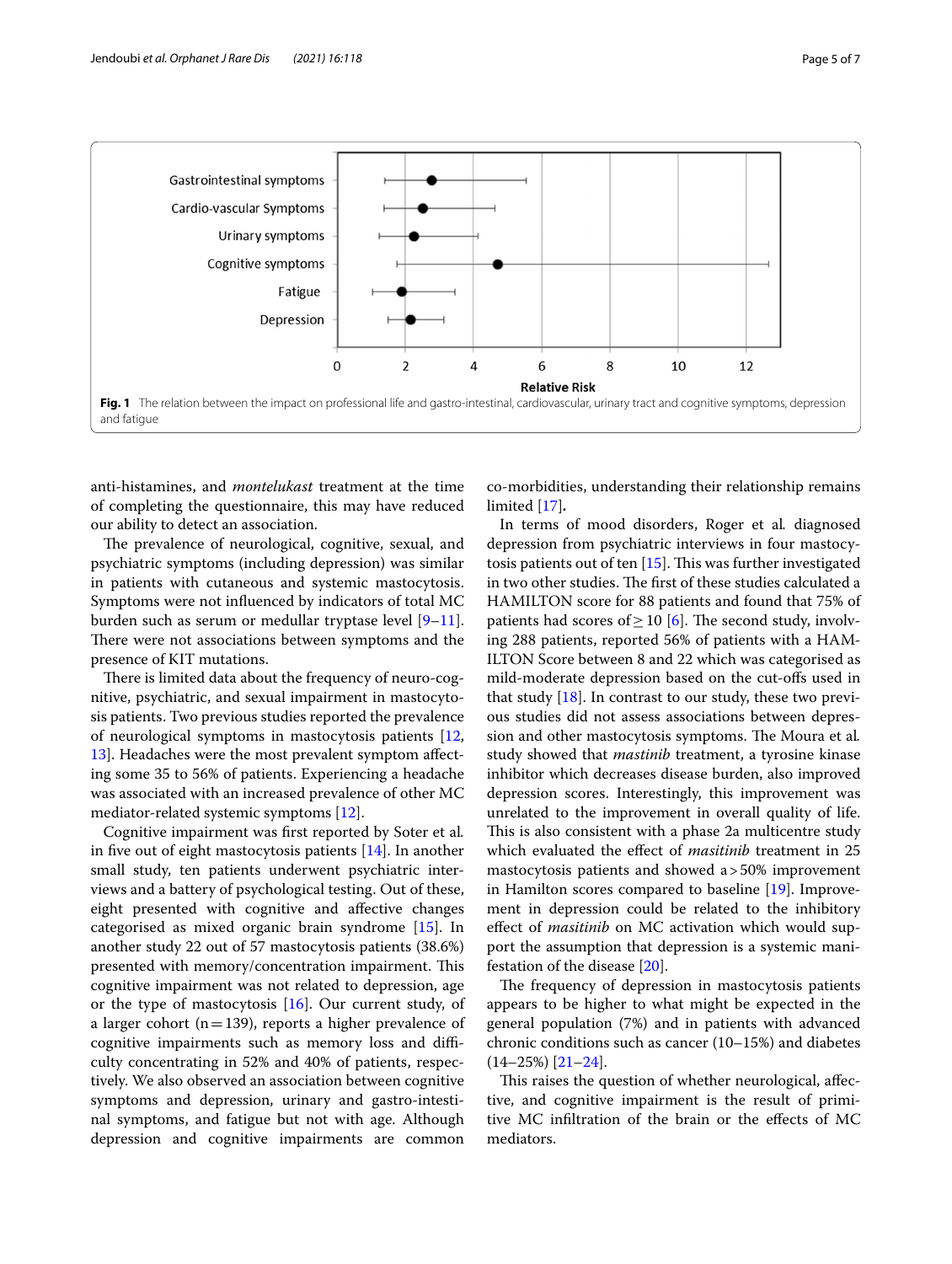Boddaert et al. reported morphological brain abnormalities consisting on abnormal punctuated white matter hyper signals in 49% of mastocytosis patients with psycho-cognitive complaints. As no histological diagnosis was done in this study, no evidence of MCs infltration of the brain could be found. The authors suggested the implication of MC mediators without MC infltrates in the recruitment and the proliferation of infammatory cells resulting in neuroimaging abnormalities and neurocognitive symptoms [\[25\]](#page-6-21).

Indeed some experimental evidence suggests that MC mediators may contribute to headaches, depression, and cognitive impairment.

Degranulation of dural mast cells induces activation of the trigeminal pain pathway believed to underpin migraine headaches [\[25\]](#page-6-21). Histamine, leukotrienes, TNFalpha, IL-6 and endothelin-1 released from MCs have been implicated in the pathophysiology of migraines [[26–](#page-6-22)[28](#page-6-23)]*.*

A study of ffty-four mastocytosis patients has also suggested a role for MCs in the tryptophan catabolic pathway which is involved in depression. Alterations in tryptophan and serotonin metabolism, which are implicated in depression pathogenesis, have also been demonstrated in mastocytosis patients [\[29\]](#page-6-24)

The implication of pro-inflammatory cytokines and MC-derived infammatory mediators in neuro-infammation and neurodegeneration could also explain the cognitive impairment in mastocytosis  $[30]$  $[30]$ . The degranulation of MCs and the release of histamine [[31\]](#page-6-26) activate microglia through histamine receptors H1 and H4 and release neurotoxic mediators such as IL-1b, TNF-alpha, IL-6, and nitric oxide (NO)  $[32]$ . These pro-inflammatory mediators directly induce neuronal death in the brain. Infammatory cytokines such as IL-1b are known to induce neurodegeneration [[33\]](#page-6-28)*.*

We therefore suspect that these symptoms are the result of mast cell activation and the systemic release of mediators rather than due to the proliferation or infltration of MCs. This hypothesis is also sustained by the lack of impact of the type of mastocytosis (cutaneous or systemic) on these symptoms.

Regarding the impact of the disease on patients' professional lives (which afects 26% of patients in our study), it appears to be noticeably higher than what had been reported in one previous study  $(15%)$  [[34\]](#page-6-29). This emphasises the importance of disease burden in mastocytosis patients. In our cohort, this impact was associated with psycho-cognitive impairment, gastro-intestinal, cardiovascular, and urinary symptoms, and fatigue.

The patient's perception of disability was assessed in a cohort of 62 patients with a confrmed mastocytosis diagnosis. Perceived handicap was noted in 87% of patients and was scored as moderate to severe in 52% of patients. In the same study, psychological, sexual, cognitive and neurological symptoms were found to be key contributors to disability in mastocytosis [[6\]](#page-6-5).

Our study is the frst, to our knowledge, to simultaneously evaluate the neurological, cognitive, and emotional impacts of mastocytosis, which highlights the high degree of patient distress. There is an urgent need for physicians to recognise and treat neuro-psychiatric and cognitive symptoms associated with mastocytosis and to better understand the impact of such symptoms on the lives of their patients.

Our study has some limitations which are essentially due to its retrospective and monocentric nature. The available clinical data also did not allow us to assess the diferent headache subtypes. To assess depression, we used a validated measure and not a structured diagnostic interview which is generally considered the gold standard to detect depression.

We also only assessed subjective cognitive impairment and did not use objective instruments to evaluate this type of impairment in our mastocytosis patients.

#### **Conclusion**

Our current study provides some insights regarding symptoms related to mastocytosis and their impact on patients' professional lives. Further research is needed to evaluate the link between MCs and neuro-psychiatric, cognitive, and sexual symptoms.

#### **Abbreviations**

MCs: Mast cells; MC: Mast cell; ICM: Isolated cutaneous mastocytosis; SM: Systemic mastocytosis; AFIRMM: Association Française pour les Initiatives et la Recherche sur le Mastocyte et les Mastocytoses; HDRS-17: 17-Item version of the Hamilton Depression Rating Scale; BM: Bone marrow; NO: Nitric oxide.

#### **Acknowledgements**

Not applicable.

#### **Authors' contributions**

FJ: drafted the article; MN: performed the statistical analysis; MS-F, CA, CP and CBL: critically revised the work. All authors read and approved the fnal manuscript.

#### **Funding**

Authors received no funds for this article.

#### **Availability of data and materials**

The datasets generated and/or analysed during the current study are not publicly available due data size but are available from the corresponding author on reasonable request.

#### **Ethics approval and consent to participate**

The study was approved by the Institutional Review Board of the Necker Enfants-Malades Hospital on November 8, 2000 (RC31/17/0095) and was car‑ ried out in accordance with the Declaration of Helsinki.

#### **Consent for publication**

All patients gave their written informed consent.